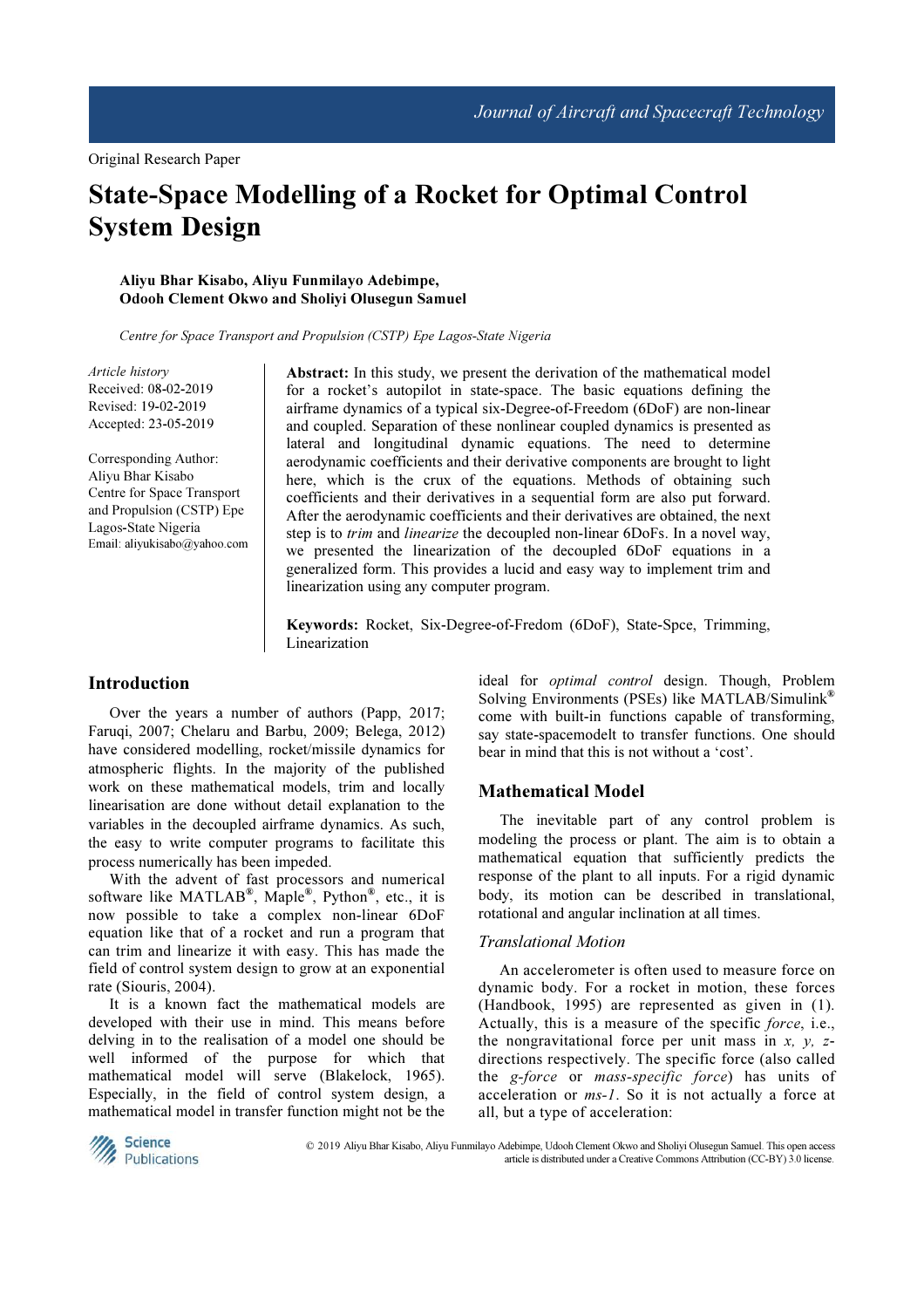$$
\dot{u} = \frac{F_{A_{x_b}} + F_{P_{x_b}} + F_{g_{x_b}}}{m} - (qw - rv), m / s^2
$$

$$
\dot{v} = \frac{F_{A_{y_b}} + F_{p_{y_b}} + F_{g_{y_b}}}{m} - (ru - pw), m / s^2
$$
 (1)

$$
\dot{w} = \frac{F_{A_{z_b}} + F_{P_{z_b}} + F_{g_{z_b}}}{m} - (pv - qu), m / s^2
$$

where:

| $F_{A_{\nu b}}, F_{A_{\nu b}}, F_{A_{\nu b}}$ | = Aerodynamic force vectors expressed                                           |
|-----------------------------------------------|---------------------------------------------------------------------------------|
| $F_{g_{\nu b}}, F_{g_{\nu b}}, F_{g_{z b}}$   | in the body coordinate system, $N$<br>= Gravitational force vector expressed in |
| $F_{p_{rb}}, F_{p_{rb}}, F_{p_{rb}}$          | body coordinate system, N<br>= Thrust vector expressed in the body              |
|                                               | coordinate system, N                                                            |
| m                                             | $=$ Instantaneous rocket mass, $kg$                                             |
| p,q,r                                         | = angular rates of roll, pitch and yaw,<br>respectively, rad/s                  |
| u, v, w                                       | = Linear velocity, $m/s$                                                        |
| $\dot{u}, \dot{v}, \dot{w}$                   | = linear acceleration, $m/s^2$                                                  |

The aerodynamic forces have the following components:

$$
F_{A_{x_b}} = -0.5 \rho V_M^2 C_A S
$$
  
\n
$$
F_{A_{y_b}} = 0.5 \rho V_M^2 C_{N_y} S
$$
  
\n
$$
F_{A_{z_b}} = 0.5 \rho V_M^2 C_{N_z} S
$$
\n(2)

where:

- $C_A$  = Axial force coefficient, *dimensionless*
- $C_N$  = Normal force coefficient, *dimensionless*

$$
C_{Ny}
$$
 = Normal force coefficient on *yb-axis*

$$
C_{N_y} = C_N \frac{-v}{\sqrt{v^2 + w^2}}, \text{ dimensionless}
$$
  

$$
C_{N_z} = \text{Normal force coefficient on } zb\text{-axis}
$$

$$
C_{N_z} = C_N \frac{1}{\sqrt{v^2 + w^2}}, dimensionless
$$
  

$$
S = Reference area, m^2
$$

 $V_M$  = Magnitude of velocity vector of the center of mass of the rocket,  $m/s$ 

.

$$
\rho = \text{Atmospheric density}, \, \text{kg/m}^3
$$

The propulsive forces in (1) are computed as follows (Tewari, 2011):

$$
F_{p_{x_b}} = F_p \cos \gamma_2 \cos \gamma_1, N
$$
  
\n
$$
F_{p_{y_b}} = F_p \cos \gamma_2 \sin \gamma_1, N
$$
  
\n
$$
F_{p_{z_b}} = -F_p \sin \gamma_2, N
$$
\n(3)

where:

| $F_p$      | $=$ Thrust force vector, N                                                  |
|------------|-----------------------------------------------------------------------------|
|            | $F_{pxb}$ , $F_{pxb}$ , $F_{pzb}$ = Components of thrust vector $F_{p}$ , N |
| $\gamma_1$ | $=$ Angle from <i>xb</i> -axis projecting thrust                            |
|            | vector $F_p$ on $x_b$ $y_b$ -plane, rad (deg)                               |
| $\gamma_2$ | = Angle projecting thrust vector $F_p$ on $x_b$                             |
|            | $y_b$ -plane to the thrust vector $F_p$ , rad.                              |
| $l_p$      | = Distance from aerodynamic centre to                                       |
|            | centre of mass, $m$                                                         |
|            | = Distance from centre of mass to                                           |
|            | nozzle, $m$                                                                 |



Fig. 1: Propulsion force from the nozzle of a rocket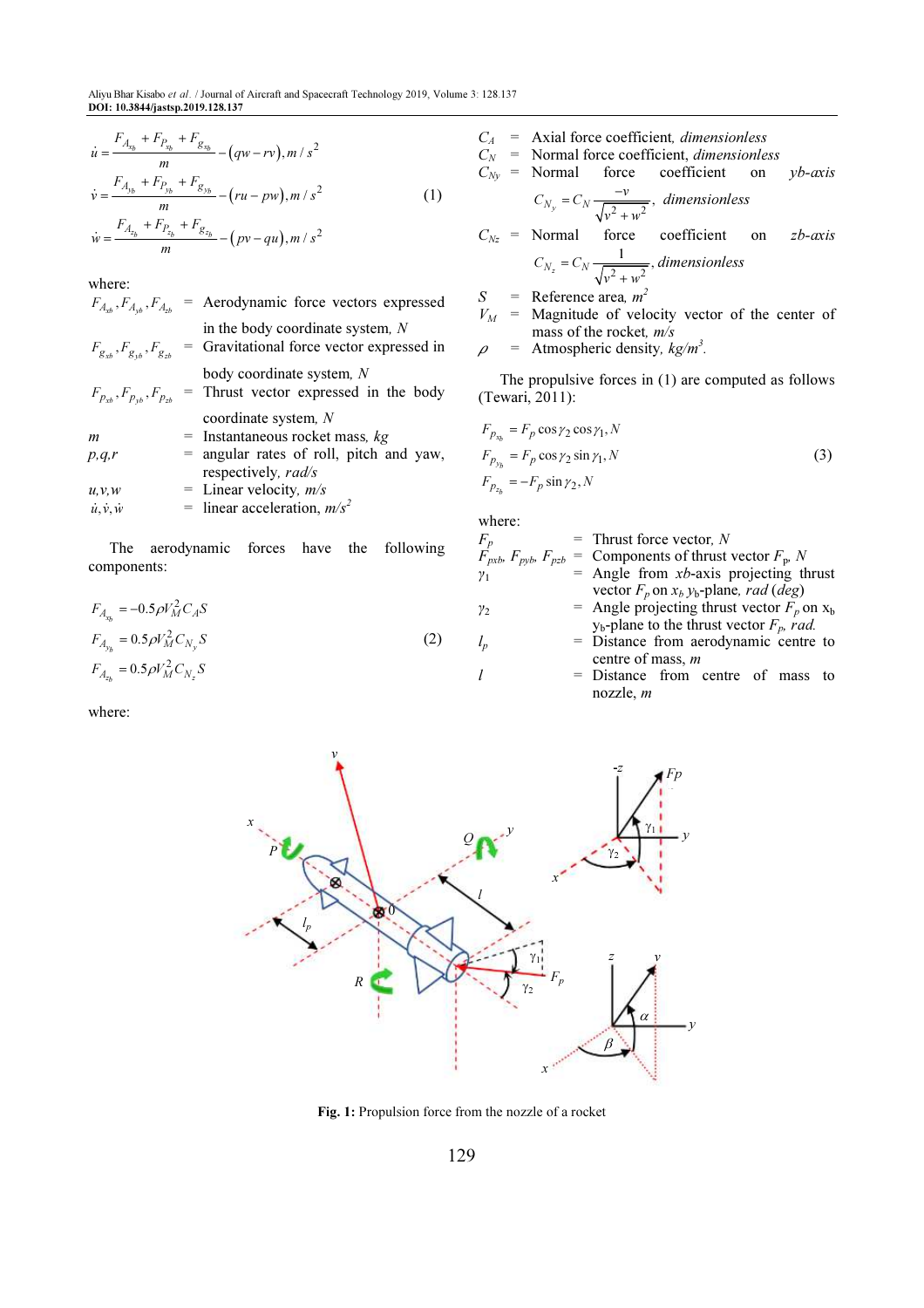If the rocket was designed for thrust vector control via gimbaling of the nozzle, as shown in  $F_p$  in Fig. 1, will be computed as given in (3). Here we assume that  $F_p$ , is acting along the line of symmetry of the rocket because the nozzle is fixed (fin control). Hence, the magnitude of the thrust force  $F_p$  is calculated by:

$$
F_p = F_{pref} + \left(p_{ref} - p_a\right)A_e, N\tag{4}
$$

where:

 $A_e$  = Rocket nozzle exit area,  $m^2$  $F_{pref}$  = Reference thrust force, N  $\overline{P}_a$  = Ambient atmospheric pressure, Pa  $P_{ref}$  = Reference ambient pressure, Pa

The gravitational forces in (1) are computed as follows:

$$
F_{g_{x_e}} = 0, N
$$
  
\n
$$
F_{g_{y_e}} = 0, N
$$
  
\n
$$
F_{g_{z_e}} = mg, N
$$
\n(5)

where:

 $F_{\text{gxe}}$ ,  $F_{\text{gye}}$ ,  $F_{\text{gze}}$  = Gravitational force components, N g  $=$  Acceleration due to gravity,  $m/s^2$  $m =$  Instantaneous mass of rocket,  $kg$ 

The dependence of the acceleration due to gravity on the altitude of the rocket is given by:

$$
g = g_0 \left[ \frac{R_e^2}{(R_e + h)^2} \right], m / s^2
$$
 (6)

where:

 $g =$  Acceleration due to gravity,  $m/s^2$ 

- $g_0$  = Acceleration due to gravity at earth surface (nominally 9.8  $m/s^2$ )
- $h$  = Altitude above sea level, m

 $R_e$  = Radius of the earth, *m* 

The gravitational force expressed in body coordinates is computed by multiplying  $(5)$  by the matrix  $(7)$ :

 $\left[\mathrm{T}_{e/\mathrm{b}}\right]$ 

$$
= \begin{bmatrix} c\theta c\psi & s\phi s\theta c\psi - c\phi s\psi & c\phi s\theta c\psi + s\phi s\psi \\ c\theta s\psi & s\phi s\theta s\psi + c\phi c\psi & c\phi s\theta c\psi - s\phi c\psi \\ -s\theta & s\phi c\theta & c\phi c\theta \end{bmatrix}, dimensionless (7)
$$

where:

$$
c
$$
 = cosine function ( $c\theta$  = cos  $\theta$ ), *dimensionless*

 $s =$  Sine function ( $s\theta$  = sin  $\theta$ ), dimensionless

 $\theta$  = Euler angle of rotation in elevation (pitch) of body frame relative to earth frame, rad (deg)

- $\varphi$  = Euler angle of rotation in roll of body frame relative to earth frame, rad (deg)
- $\psi$  = Euler angle of rotation in azimuth (heading) of body frame relative to earth frame, rad (deg)
- $[T_{e/b}]$  = Transformation matrix from earth to body.

A vector v expressed in the body coordinate system can be transformed to the earth coordinate system by the matrix equation:

$$
v_e = \left[T_{e/b}\right]v_b\tag{8}
$$

Hence, considering (5) we can write the following:

$$
\begin{bmatrix} F_{g_{x_b}} \\ F_{g_{y_b}} \\ F_{g_{z_b}} \end{bmatrix} = \begin{bmatrix} T_{b/e} \end{bmatrix} \begin{bmatrix} F_{g_{x_e}} \\ F_{g_{y_e}} \\ F_{g_{z_e}} \end{bmatrix}, N \tag{9}
$$

The terms  $F_{\text{gxb}}$ ,  $F_{\text{gyb}}$  and  $F_{\text{gzb}}$  are the components of the gravitational force substitute into (1).

The mass in (1) is as given below:

$$
m = m_0 - \frac{1}{I_{sp}} \int_0^t F_{p_{ref}} dt, kg
$$
 (10)

where:

 $F_{\text{pref}}$  = Reference thrust force, N  $I_{sp}$  = specific impulse of propellant,  $Ns/kg$  $m_0$  = rocket mass at time zero (i.e., at the time of launch),  $kg$  $t =$  simulated time, s

#### Rotational Motion

A gyroscope or gyro is adevice that measure the angular acceleration or rotational motion of a dynamic body. On a rocket, this rotational motion can be described as:

$$
\dot{p} = \frac{L_A + L_p - qr(I_z - I_y)}{I_x}, rad / s^2 \left(\frac{\text{deg}}{s^2}\right)
$$
\n
$$
\dot{q} = \frac{M_A + M_p - rp(I_x - I_z)}{I_y}, rad / s^2 \left(\frac{\text{deg}}{s^2}\right)
$$
\n
$$
\dot{r} = \frac{N_A + N_p - pq(I_y - I_x)}{I_z}, rad / s^2 \left(\frac{\text{deg}}{s^2}\right)
$$
\n(11)

where:

 $L_A, M_A, N_A$  = Moments in roll, pitch and yaw, respectively, Nm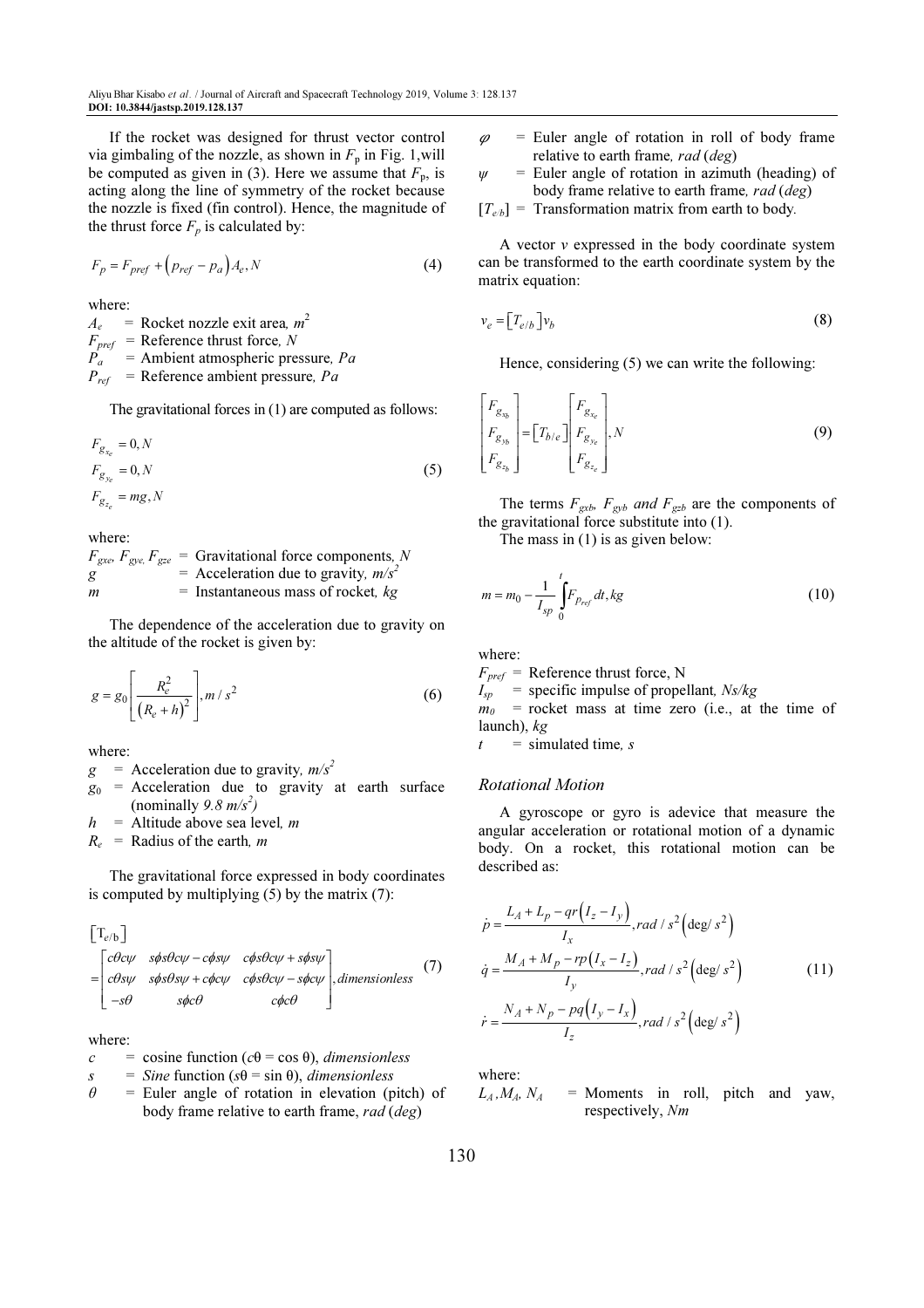| $L_p, M_p, N_p$         | $=$ Propulsion in duced moments in roll,               |  |
|-------------------------|--------------------------------------------------------|--|
|                         | pitch and yaw, respectively, Nm                        |  |
| $I_{x_i}I_{y_i}I_{z_i}$ | = Inertia, $k\pi$ - $m^2$                              |  |
|                         | $p,q,r(P,Q,R)$ = Angular rates in roll, pitch and yaw, |  |
|                         | respectively, rad/s ( $deg/s$ )                        |  |

 $\dot{p}, \dot{q}, \dot{r}$  = Angular acceleration in roll, pitch and yaw, respectively,  $rad/s^2$  ( $deg/s^2$ ):

$$
L_A = 0.5 \rho V_M^2 C_l S d, Nm
$$
  
\n
$$
M_A = 0.5 \rho V_M^2 C_m S d, Nm
$$
  
\n
$$
N_A = 0.5 \rho V_M^2 C_n S d, Nm
$$
\n(12)

where:

 $C_l$  = Roll moment coefficient

 $C_m$  = Pitch moment coefficient

 $C_n$  = Yaw moment coefficient

 $d =$  Aerodynamic reference length of body, m

The aerodynamic moment coefficients are all about the center of mass and dimensionless and are expressed mathematically as:

$$
C_l = C_{l_\delta} \delta_r + \frac{d}{2V_M} \left( C_{l_p} p \right)
$$
  
\n
$$
C_m = C_{m_{ref}} - C_{N_z} \frac{x_{cm} - x_{ref}}{d} + \frac{d}{2V_M} \left( C_{m_q} + C_{m_\alpha} \right) q \text{ dimensionless} \quad (13)
$$
  
\n
$$
C_n = C_{n_{ref}} + C_{N_y} \frac{x_{cm} - x_{ref}}{d} + \frac{d}{2V_M} \left( C_{n_r} + C_{n_\beta} \right) r
$$

where:

- $C_{lp}$  = Roll damping derivative relative to roll rate  $p, rad^{-1}$  ( $deg^{-1}$ )
- $C_{l\delta}$  = Slope of curve formed by roll moment<br>coefficient  $C_l$  versus control-surface control-surface deflection,rad<sup>-1</sup> (deg<sup>-1</sup>)
- $C_{\text{mref}}$  = pitching moment coefficient about reference moment station, dimensionless
- $C_{ma}$  = Pitch damping derivatives relative to pitch rate q, rad<sup>-1</sup> (deg<sup>-1</sup>)

 $C_{m_{\alpha}}$  = Pitch damping derivative relative to angle of attack rate  $\dot{\alpha}$  (slope of curve formed by  $C_{\alpha}$ verses  $\alpha$ ), rad<sup>-1</sup> (deg<sup>-1</sup>)

- $C_{Nv}$  = Normal force on *yb-axis*, *dimensionless*
- $C_{Nz}$  = Normal force on *zb-axis*, *dimensionless*
- $C_{n<sub>r</sub>}$  = Yaw damping derivative relative to yaw rate  $\dot{r}$ ,  $rad^{-1} (deg^{-1})$
- $C_{\text{nref}}$  = Yawing moment coefficient about reference moment station, dimensionless

$$
C_{n_{\hat{\beta}}} = \text{Yaw damping derivative relative to angle of}
$$

sideslip rate  $\dot{\beta}$ , rad-l (deg<sup>-1</sup>)

 $x_{cm}$  = Distance from rocket nose to center of mass, m

- $x_{ref}$  = Distance from rocket nose to reference moment station, m
- $\delta_r$  = Effective control-surface deflection causing rolling moment, rad (deg).

Cnsidering that the rocket we intend to control is via fin deflection, fins on the rocket will designated as shown in Fig. 2.

Hence, the following moment coefficients are also given as:

$$
C_{m_{ref}} = C_{m_{\alpha}} \alpha + C_{m_{\delta}} \delta_{\eta} \text{ dimensionless}
$$
  
\n
$$
C_{n_{ref}} = C_{n_{\beta}} \beta + C_{n_{\delta}} \delta_{\zeta},
$$
\n(14)

where:

 $C_{n<sub>β</sub>}$ 

- $C_{m_{ref}}$ = Pitching moment coefficient about reference moment station (This is the static value normally measured in the wind tunnel.), dimensionless
- $C_{m_\alpha}$ = Slope of curve formed by pitch moment coefficient. Cm versus angle of attack,  $\alpha$ rad<sup>−</sup><sup>1</sup> (deg<sup>−</sup><sup>1</sup> ) slope of tune formed
- $C_{m_{\delta}}$ Slope of tune formed by pitch moment coefficient  $C_m$  versus control-surface deflection for pitch,  $\delta_p$  rad<sup>-1</sup> (deg<sup>-1</sup>)
	- = Slope of curve formed by yaw moment

coefficient  $C_n$  versus angle of sideslip  $\beta$ ,  $rad^{-1} (deg^{-1})$ 

- $C_n$ = Slope of curve formed by yaw moment coefficient  $C_n$  versus effective controlsurface deflection for yaw $\delta_y$  rad<sup>-1</sup> (deg<sup>-1</sup>)
- $\alpha$  = Angle of attack, rad (deg)

$$
\beta = \text{Angle of sideslip, } rad \, (deg)
$$

- $\delta_n = \delta_1 = \delta_3 =$  Effective control-surface deflection causing pitch moment, rad (deg)
- $\delta_{\zeta} = \delta_{\zeta} = \delta_{\zeta} =$  Effective control-surface deflection causing yaw moment, rad (deg).

The angle of attack, angle of sideslip and roll angle required for the realization of the aerodynamic coefficients are:

$$
\alpha = \tan^{-1}\left(\frac{w}{u}\right) \text{ or } \alpha_t = \tan^{-1}\left[\sqrt{\frac{v^2 + w^2}{u}}\right],
$$
  

$$
\beta = \sin^{-1}\left(\frac{v}{V_M}\right) \qquad \text{rad (deg)} \quad (15)
$$
  

$$
\phi = \tan^{-1}\left(\frac{v}{w}\right), \text{ rad (deg)}
$$

where,  $\emptyset$  is aerodynamic roll angle, rad (deg) and  $\alpha_i$  is the total angle of attack.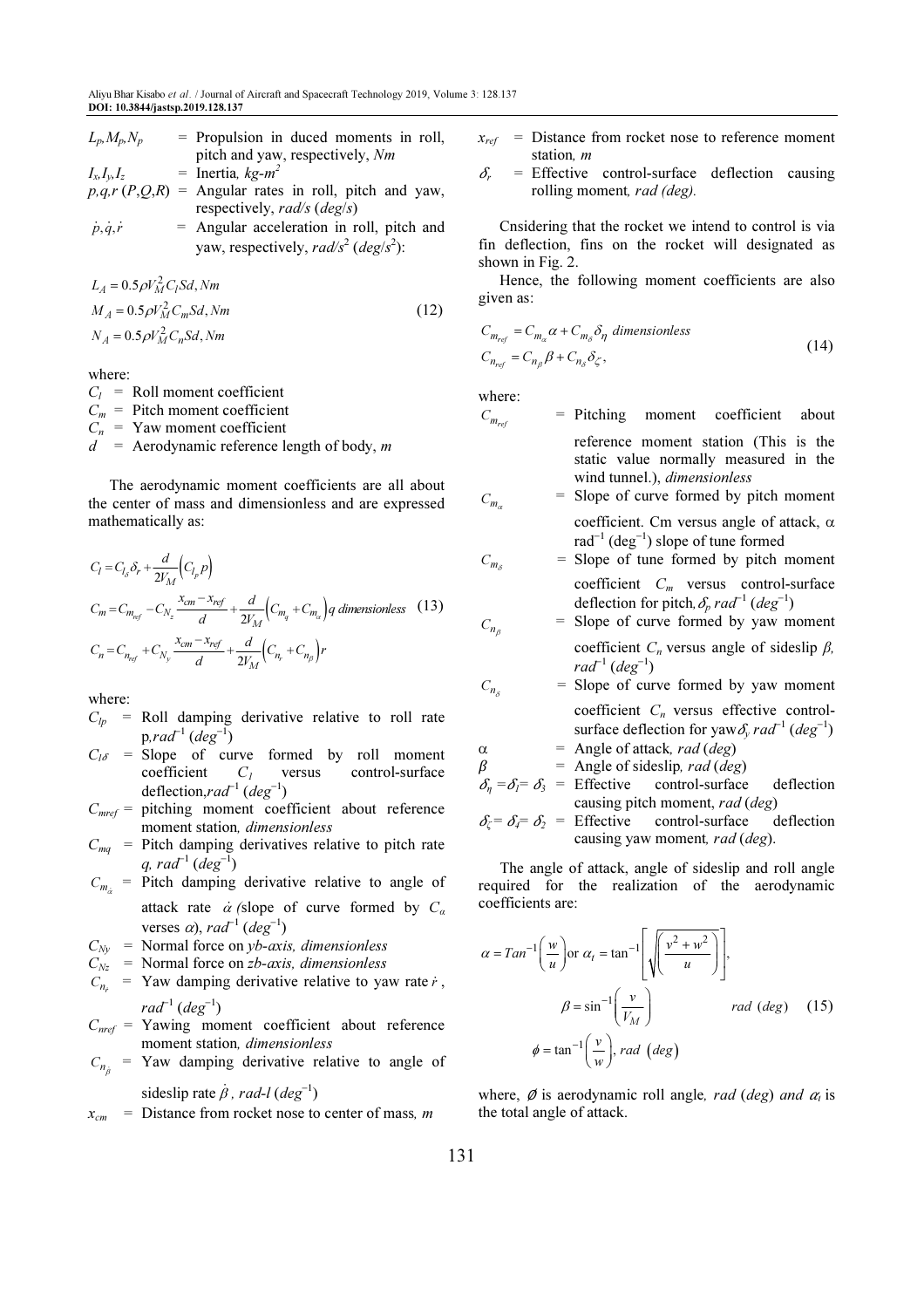| Aliyu Bhar Kisabo et al. / Journal of Aircraft and Spacecraft Technology 2019, Volume 3: 128.137 |  |  |
|--------------------------------------------------------------------------------------------------|--|--|
| DOI: 10.3844/jastsp.2019.128.137                                                                 |  |  |

| <b>Table 1:</b> Aerodynamic coefficients as a function of angle-of-attack |                              |                                                                |  |  |  |
|---------------------------------------------------------------------------|------------------------------|----------------------------------------------------------------|--|--|--|
| S/N                                                                       | Coefficient                  | Description                                                    |  |  |  |
| 1                                                                         | $C_N$                        | Normal force (body axis)                                       |  |  |  |
| $\frac{2}{3}$                                                             | $C_L$                        | Lift (wind axis)                                               |  |  |  |
|                                                                           | $C_M$                        | Pitch moment (body axis)                                       |  |  |  |
| $\overline{\mathcal{L}}$                                                  |                              | Center of pressure in calibers from moment reference center    |  |  |  |
| 5                                                                         | $\overline{X_{cp}}$<br>$C_A$ | Axial Force (body axis)                                        |  |  |  |
| 6                                                                         | $\mathcal{C}_D$              | Drag (wind axis)                                               |  |  |  |
| 7                                                                         | $\mathcal{C}_{\mathcal{Y}}$  | Side Force (body axis)                                         |  |  |  |
| 8                                                                         | $C_n$                        | Yaw Moment (body axis)                                         |  |  |  |
| 9                                                                         | $C_l$                        | Roll Moment (body axis)                                        |  |  |  |
| 10                                                                        | $C_{N\alpha}$                | Normal force derivative with angle of attack                   |  |  |  |
| 11                                                                        | $C_{Ma}$                     | Pitch moment derivative with angle of attach                   |  |  |  |
| 12                                                                        | $C_{Y\beta}$                 | Side force derivative with side slip angle                     |  |  |  |
| 13                                                                        | $C_{n\beta}$                 | Yaw moment derivative with sideslip angle (body axis)          |  |  |  |
| 14                                                                        | $C_{l\beta}$                 | Roll moment derivative with sideslip angle (body axis)         |  |  |  |
| 15                                                                        | $C_{Mq}$                     | Pitch moment derivative with pitch rate                        |  |  |  |
| 16                                                                        | $C_{Nq}$                     | Normal force derivative with pitch rate                        |  |  |  |
| 17                                                                        | $C_{Aq}$                     | Axial force derivative with pitch rate                         |  |  |  |
| 18                                                                        | $C_{M_{\alpha}}$             | Pitch moment derivative with rate of change of angle of attack |  |  |  |
| 19                                                                        | $C_{N_{\dot\alpha}}$         | Normal force derivative with rate of change of angle of attack |  |  |  |
| 20                                                                        |                              | Roll moment derivative with roll rate                          |  |  |  |
| 21                                                                        | $\frac{C_{lp}}{C_{np}}$      | Yaw moment derivative with roll rate                           |  |  |  |
| 22                                                                        | $C_{Ip}$                     | Side force derivative with roll rate                           |  |  |  |
| 23                                                                        | $C_{lr}$                     | Roll moment derivative with yaw rate                           |  |  |  |
| 24                                                                        | $C_{nr}$                     | Yaw moment derivative with yaw rate                            |  |  |  |
| 25                                                                        | $C_{Yr}$                     | Side force derivative with yaw rate                            |  |  |  |

 $T$ . It also heard manifestor of  $C^*$  is an approximation of angle-of-attack



Fig. 2: Fin control and designation for control

Table 1 give a list of the aerodynamic coeefficents that must be obtained for every rocket design before a model can be realized. There exist numerical and seminumerical means of obtaining such coeffients. Examples of software that can do semi-empericl computation of such coefficients and their derivatives are MISSILE DIGITAL DATCOM® (Rosema et al., 2008) and Flexible Structures Simulator (FSS) (PSUAI, 2013). Finally, a wind tunnel test is expected to validate and update all coefficients and their derivatives before the system engineer delves in the control design.

The third and final component to fully describe the motion of a rocket is its angulerinclinationor attitude. We chose the Euler angles to describe the attitude of the rocket.

#### Euler Angles

Missile attitude is required for a number of simulation functions including the calculation of angle of attack, seeker gimbal angles, fuze look-angles and warhead spray pattern. In simulations with six degrees of freedom, the missile attitude is calculated directly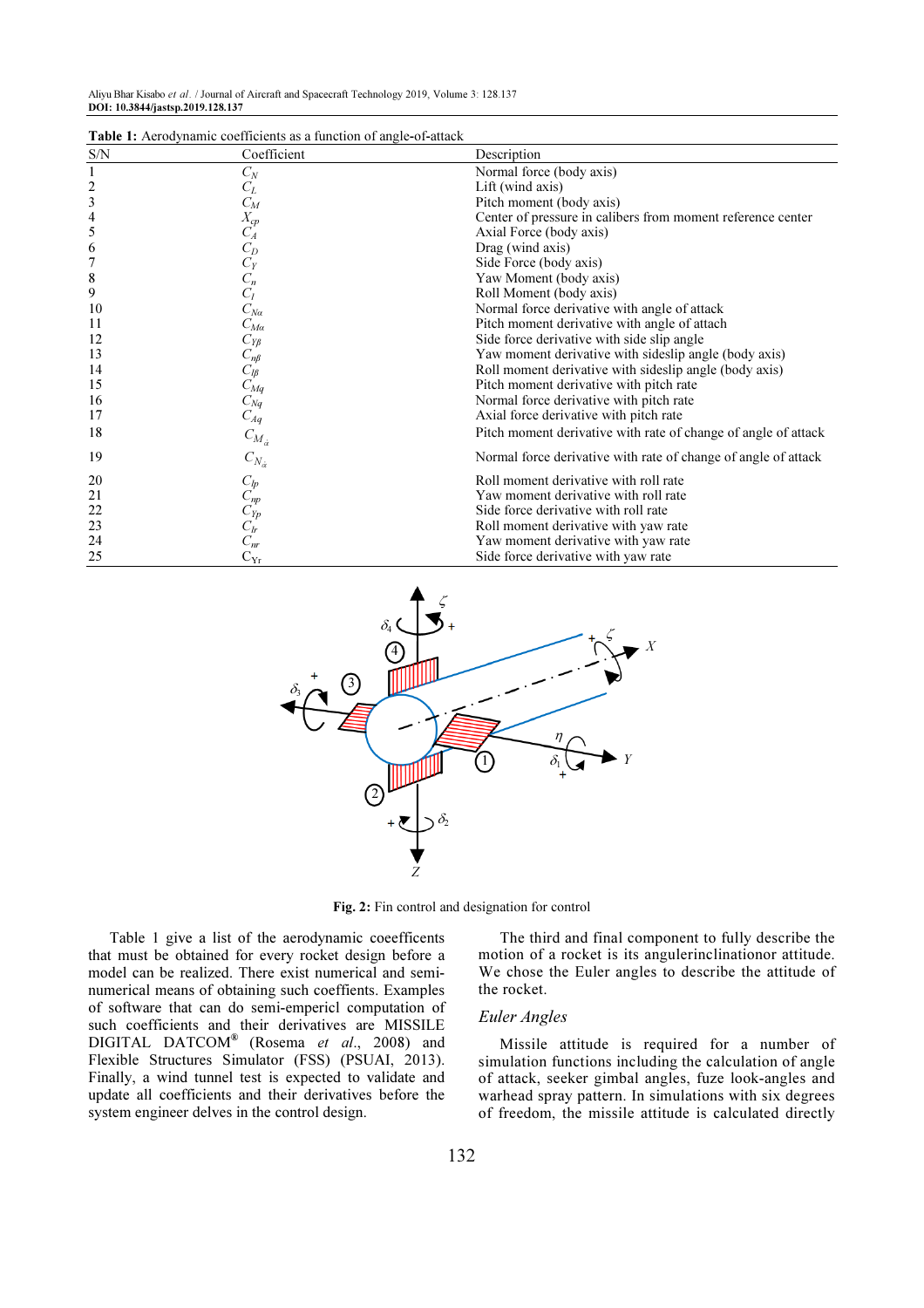by integrating the set of equations that define Euler angle rates, i.e.:

$$
\dot{\phi} = p + (q \sin \phi + r \cos \phi) \tan \theta, rad / s (\deg / s)
$$
  
\n
$$
\dot{\theta} = q \cos \phi - r \sin \phi, rad / s (\deg / s)
$$
  
\n
$$
\dot{\psi} = \frac{q \sin \phi + r \cos \phi}{\cos \theta}, rad / s (\deg / s)
$$
\n(16)

where:

 $\mathbf{a}$ 

 $\theta$  = Pitch angle, rad (deg)

 $\phi$  = Roll angle, rad (deg)

- $\psi, \dot{\theta}, \dot{\phi}$  = Rates of change of Euler agles in heading, pitch and roll, respectively, rad/s (deg/s)
- $P,q,r$  = Angular of roll, pitch and yaw, respectively, rad/s

The three heading angle of  $\psi$ ,  $\dot{\theta}$ ,  $\dot{\phi}$  as shown in Fig. 3 can be measure directly using a magnetometer. Note also, that the rulers angles in (16) can all be derived by integrating gyroscopic measurements. As such we might not need a instrument that will measure it directly. Nevertheless, a magnetor meter can be added to the instrumentation on board to measure heading.

Combining (1), (11) and (16) gives a complet6 degree of freedom equation of motion for a rocket in flight. This could be written together as given in (17). In today's modern aerospace industry, a single device like the MPU6050- a MEMs based integrated chip can be used to give numerical values for state variables of (17) on any dynamic body. For control system design, the rocket system as described in (17) needs to be separated into the two planes (decoupled), these are called the lateral  $(la)$ and longitudinal  $(lo)$  dynamic equations of motion:

$$
\dot{u} = \frac{F_{A_{x_b}} + F_{P_{x_b}} + F_{g_{x_b}}}{m} - (qw - rv), m / s^2
$$
\n
$$
\dot{v} = \frac{F_{A_{y_b}} + F_{P_{y_b}} + F_{g_{y_b}}}{m} - (ru - pw), m / s^2
$$
\n
$$
\dot{w} = \frac{F_{A_{z_b}} + F_{P_{z_b}} + F_{g_{z_b}}}{m} - (pv - qu), m / s^2
$$
\n
$$
\dot{p} = \frac{L_A + L_p - qr(I_z - I_y)}{I_x}, rad / s^2 \left(\frac{\text{deg}}{s^2}\right)
$$
\n
$$
\dot{q} = \frac{M_A + M_p - rp(I_x - I_z)}{I_y}, rad / s^2 \left(\frac{\text{deg}}{s^2}\right)
$$
\n
$$
\dot{r} = \frac{N_A + N_p - pq(I_y - I_x)}{I_z}, rad / s^2 \left(\frac{\text{deg}}{s^2}\right)
$$
\n
$$
\dot{\phi} = p + (q \sin \phi + r \cos \phi) \tan \theta, rad / s \left(\frac{\text{deg}}{s}\right)
$$
\n
$$
\dot{\theta} = q \cos \phi - r \sin \phi, rad / s \left(\frac{\text{deg}}{s}\right)
$$
\n
$$
\dot{w} = \frac{q \sin \phi + r \cos \phi}{\cos \theta}, rad / s \left(\frac{\text{deg}}{s}\right)
$$



Fig. 3: 6-degree-of freedom motion of a rocket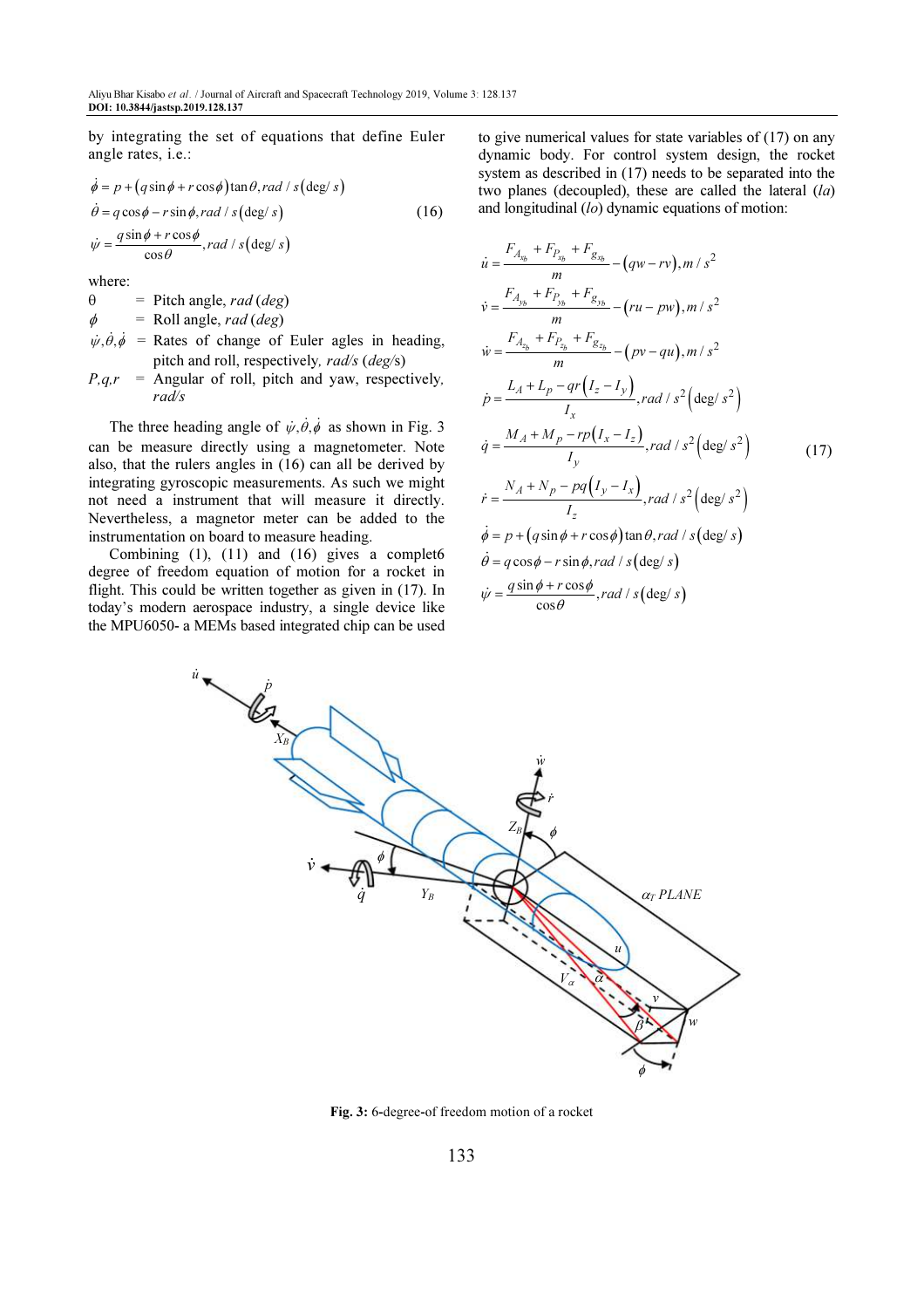Since the control system we intend to design is in a family of linear controllers and (17) is a non-linear system of differential equations, trimming and linearization must be done.

#### Trimming

To trim or find equilibrium values requires a good knowledge of advance computational techniques. A trim point, is also known as an equilibrium point. At equilibrium, all inputs to a system will attenuate and cause the system to return to a non-disturbance state or a nominal one. For a rocket, hence, a trim point involves setting controls(input) that causes the rocket to fly straight and level in the longitudinal plane. The suitable input values are the control surface deflections, the thrust and the rocket attitude (Yang et al., 2005). The set of conditions are the rocket's accelerations. The variables associated with the trim problems can be divided into three categories:

- Objective variables
- Control variables
- Flight condition variables

The objective variables need to be driven towards the specified values, often zero (i.e., steady flight with zero sideslip). The objective parameters are combined in the objective vectors  $o_{la}$  and  $o_{lo}$ , for the lateral and longitudinal missile dynamics respectively as:

$$
o_{la} = \begin{bmatrix} \dot{v} & \dot{p} & \dot{r} & \beta \end{bmatrix}^T.
$$
 (18)

$$
o_{lo} = \begin{bmatrix} \dot{u} & \dot{w} & \dot{q} & \alpha \end{bmatrix}^T. \tag{19}
$$

For a typical solution, the sideslip angle in (18), should be zero. In that case, the drag is at a minimum. The control parameters are tunned to drive the objective parameters to desired values. Together, they form the control vector  $c_{la}$  and  $c_{log}$ , described in (22):

$$
c_{la} = \begin{bmatrix} \delta_a & \delta_r & \phi & \psi \end{bmatrix}^T, \tag{20}
$$

$$
c_{lo} = \begin{bmatrix} \delta_e & \tau & \theta \end{bmatrix}^T, \tag{21}
$$

Finally, the 12 states of the 6DOF equation of motion must be initialized; with the initial state conditions. In  $MATLAB^{\mathcal{B}}$ , the *trim* command is used to find equilibrium points. The object of trimming is to bring the forces and moments acting on the rocket into a state of equilibrium. That is the condition when the axial, normal and side forces and the roll, pitch and yaw moments are all zero. Mathematically, trimming combined implicit and explicit Jacobian approaches. For rigid rocket,

Jacobian trim approach is the preferred due to the fact that with rough estimates of the Jacobian and a first guess, convergence is likely to occur. Though, any robust optimization routine could be used to solve the trim problem. Mathematically, the Jacobian approach can be described as given in (22):

$$
o_{i+1} - o_i = J_i \big[ c_{i+1} - c_i \big]. \tag{22}
$$

In  $(22)$ ,  $J_i$  is the Jacobian matrix evaluated near control input  $c_i$ . It's elements are first order partial derivatives and depict the effect of changes in each control input on acceleration.

Note, changes in lateral plane induceses changes in the longitudinal plane and vise vasa thus, we can write (23) a the Jacobian for the lateral dynamics and (24) for the longitudinal or pitch dynamics:

$$
J_{i} = \frac{\partial o}{\partial c} \left| \begin{array}{ccc} \frac{\partial \dot{u}}{\partial \delta_{a}} & \frac{\partial \dot{u}}{\partial \delta_{r}} & \frac{\partial \dot{u}}{\partial \phi} & \frac{\partial \dot{u}}{\partial \psi} \\ \frac{\partial \dot{v}}{\partial \delta_{a}} & \frac{\partial \dot{v}}{\partial \delta_{r}} & \frac{\partial \dot{v}}{\partial \phi} & \frac{\partial \dot{v}}{\partial \psi} \\ \frac{\partial \dot{w}}{\partial \delta_{a}} & \frac{\partial \dot{w}}{\partial \delta_{r}} & \frac{\partial \dot{w}}{\partial \phi} & \frac{\partial \dot{w}}{\partial \psi} \\ \frac{\partial \dot{w}}{\partial \delta_{a}} & \frac{\partial \dot{v}}{\partial \delta_{r}} & \frac{\partial \dot{v}}{\partial \phi} & \frac{\partial \dot{v}}{\partial \psi} \\ \frac{\partial \dot{q}}{\partial \delta_{a}} & \frac{\partial \dot{q}}{\partial \delta_{r}} & \frac{\partial \dot{q}}{\partial \phi} & \frac{\partial \dot{q}}{\partial \psi} \\ \frac{\partial \dot{r}}{\partial \delta_{a}} & \frac{\partial \dot{r}}{\partial \delta_{r}} & \frac{\partial \dot{r}}{\partial \phi} & \frac{\partial \dot{r}}{\partial \psi} \\ \frac{\partial \dot{\beta}}{\partial \delta_{a}} & \frac{\partial \dot{q}}{\partial \delta_{r}} & \frac{\partial \dot{r}}{\partial \phi} & \frac{\partial \dot{\beta}}{\partial \psi} \\ \frac{\partial \dot{v}}{\partial \delta_{c}} & \frac{\partial \dot{v}}{\partial \tau} & \frac{\partial \dot{v}}{\partial \theta} \\ \frac{\partial \dot{v}}{\partial \delta_{c}} & \frac{\partial \dot{v}}{\partial \tau} & \frac{\partial \dot{v}}{\partial \theta} \\ \frac{\partial \dot{w}}{\partial \delta_{c}} & \frac{\partial \dot{v}}{\partial \tau} & \frac{\partial \dot{v}}{\partial \theta} \\ \frac{\partial \dot{v}}{\partial \delta_{c}} & \frac{\partial \dot{q}}{\partial \tau} & \frac{\partial \dot{q}}{\partial \theta} \\ \frac{\partial \dot{r}}{\partial \delta_{c}} & \frac{\partial \dot{r}}{\partial \tau} & \frac{\partial \dot{q}}{\partial \theta} \\ \frac{\partial \dot{r}}{\partial \delta_{c}} & \frac{\partial \dot{r}}{\partial \tau} & \frac{\partial \dot{q}}{\partial \theta} \\ \frac{\partial
$$

If the rocket is assumed to be at equilibrium, or trim condition then the equations of motion can be linearized

i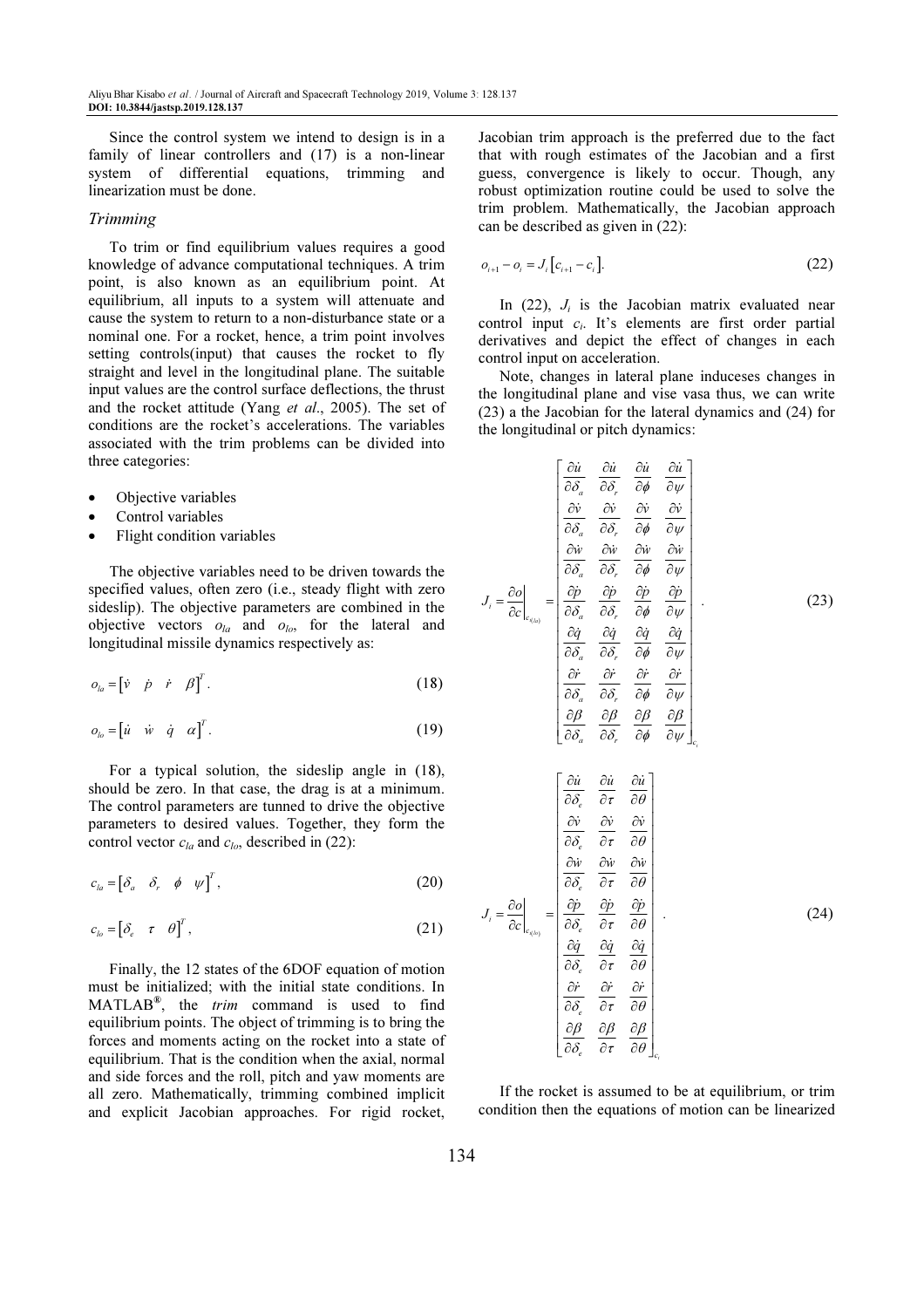and the 6DOF equation of motion can be resolved into their lateral and longitudinal states.

#### Linearization

The system of first order non-linear differential equations of the rocket as presented by (17) is said to be in state-variable form if its mathematical model is described by a system of  $n$  first-order differential equations and an algebraic output equation as (White, 2003):

$$
\dot{x}_1 = f_1(x_1, ..., x_n, u) \n\dot{x}_2 = f_2(x_1, ..., x_n, u) \n\cdots \n\dot{x}_n = f_n(x_1, ..., x_n, u) \n\qquad = h(x_1, ..., x_n, u)
$$
\n(25)

The column vector  $x = [x_1, \dots x_n]^T$  is called the *state* of the system. The scalars  $u$  and  $y$  are called the control input and the system output, respectively. Denoting:

$$
f(x, u) = \begin{bmatrix} f_1(x_1, ..., x_n, u) \\ f_2(x_1, ..., x_n, u) \\ \vdots \\ f_n(x_1, ..., x_n, u) \end{bmatrix},
$$
 (26)

Concisely, (26) is written as:

$$
\begin{aligned} \n\dot{x} &= f(x, u), \\ \ny &= h(x, u). \n\end{aligned} \tag{27}
$$

where, f and h are nonlinear functions of x and u, then we say that the system is nonlinear. To linearize (26), we desire it to become:

$$
\begin{aligned} \n\dot{x} &= Ax + Bu \\ \ny &= Cx + Du. \n\end{aligned} \tag{28}
$$

where, A is  $n \times n$ , B is  $n \times 1$ , C is  $1 \times n$  and D are all scalar. In MATLAB/Simulink® .

One reason for approximating the nonlinear system (26) by a linear model of the form (28) is that, by so doing, one can apply rather simple and systematic linear control design techniques. Given the nonlinear system (26) and an equilibrium or trimmed points  $x^* \left[x_1^*, \dots, x_n^*\right]^T$  $x^*$  $\left[ x_1^*...x_n^* \right]$ obtained when  $u = u^*$ , noting that  $\Delta x = x = x^*$  we define a coordinate transformation as follows:

$$
\Delta x = \begin{bmatrix} \Delta x_1 \\ \vdots \\ \Delta x_n \end{bmatrix} = \begin{bmatrix} x_1 - x_1^* \\ \vdots \\ x_n - x_n^* \end{bmatrix}.
$$

Further, denoting  $\Delta u = u - u^*$  and  $\Delta y = y - h(x^*, u^*)$ . The new coordinates  $\Delta x$ ,  $\Delta u$  and  $\Delta y$  represent the variations of  $x$ ,  $u$  and  $y$  from their equilibrium values. You have to think of these as a new state, new control input and new output respectively. The linearization of  $(26)$  at  $x^*$ , which the equilibrium or trim (White, 2003) state is given by:

$$
\Delta \dot{x} = A \Delta x + B \Delta u
$$
  
\n
$$
\Delta y = C \Delta x + D \Delta u,
$$
\n(29)

where:

$$
A = \left[\frac{\partial f}{\partial u}\right]_{x^*, u^*} = \begin{bmatrix} \frac{\partial f_1}{\partial x_1}(x_1^*, \dots, x_n^*, u^*) & \dots & \frac{\partial f_1}{\partial x_n}(x_1^*, \dots, x_n^*, u^*)\\ \dots & \dots & \dots & \dots\\ \frac{\partial f_n}{\partial x_1}(x_1^*, \dots, x_n^*, u^*) & \dots & \frac{\partial f_n}{\partial x_n}(x_1^*, \dots, x_n^*, u^*) \end{bmatrix},
$$
  
\n
$$
B = \left[\frac{\partial f}{\partial u}\right]_{x^*, u^*} = \begin{bmatrix} \frac{\partial f_1}{\partial u}(x_1^*, \dots, x_n^*, u^*)\\ \vdots\\ \frac{\partial f_n}{\partial u}(x_1^*, \dots, x_n^*, u^*) \end{bmatrix},
$$
  
\n
$$
C = \left[\frac{\partial h}{\partial x}\right]_{x^*, u^*} = \left[\frac{\partial h}{\partial x_1}(x_1^*, \dots, x_n^*, u^*) \dots \frac{\partial h}{\partial x_n}(x_1^*, \dots, x_n^*, u^*)\right],
$$
  
\n
$$
D = \left[\frac{\partial h}{\partial u}\right]_{x^*, u^*}.
$$

Note that the matrices A, B, C, D have constant coefficients in that all partial derivatives are evaluated at the numerical values  $(x_1^*,...,x_n^*,u^*)$ .

#### Lateral Dynamics of a Rocket

Equations of motion in the lateral plane are described by (30). Notice that (30) comprises of one of the force equations  $(F_y)$ , one of the momentum equations  $(M_y)$  and two of the Euler angles from the 6DoF equations (decoupled from (17)):

$$
\dot{v} = \frac{F_{A_{y_b}} + F_{P_{y_b}} + F_{g_{y_b}}}{m} - (ru - pw), m / s^2
$$
\n
$$
\dot{p} = \frac{L_A + L_p - qr(I_z - I_y)}{I_x}, rad / s^2 \left(\frac{\text{deg}}{s^2}\right)
$$
\n
$$
\dot{r} = \frac{N_A + N_p - pq(I_y - I_x)}{I_z}, rad / s^2 \left(\frac{\text{deg}}{s^2}\right)
$$
\n
$$
\dot{\phi} = p + (q \sin \phi + r \cos \phi) \tan \theta, rad / s \left(\frac{\text{deg}}{s}\right)
$$
\n
$$
\dot{\psi} = \frac{q \sin \phi + r \cos \phi}{\cos \theta}, rad / s \left(\frac{\text{deg}}{s}\right)
$$
\n(30)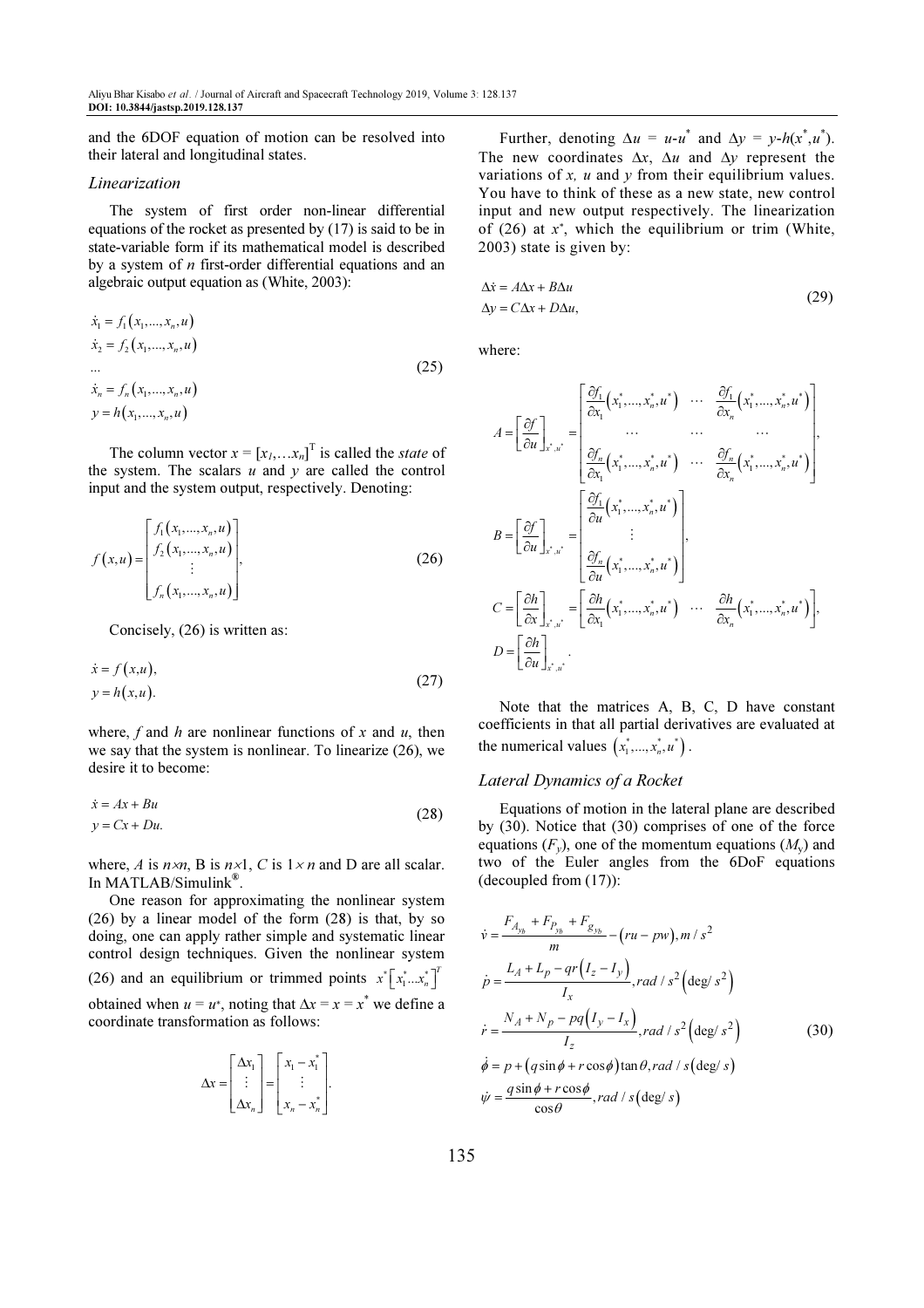For a completely computed aerodynamic coefficients and their derivatives, (30) can be expressed in statespace form (Cook, 2007) as:

$$
\begin{bmatrix} \dot{v} \\ \dot{p} \\ \dot{r} \\ \dot{\phi} \\ \dot{\phi} \\ \dot{\psi} \end{bmatrix} = \begin{bmatrix} y_v & y_p & y_r & y_\phi & y_\psi \\ l_v & l_p & l_r & l_\phi & l_\psi \\ n_v & n_p & n_r & n_\phi & n_\psi \\ 0 & 1 & 0 & 0 & 0 \\ 0 & 0 & 1 & 0 & 0 \end{bmatrix} \begin{bmatrix} v \\ p \\ r \\ r \\ \phi \end{bmatrix} + \begin{bmatrix} y_\xi & y_\zeta \\ l_\xi & l_\zeta \\ n_\xi & n_\zeta \\ 0 & 0 \end{bmatrix} \begin{bmatrix} \xi \\ \xi \\ \xi \end{bmatrix}.
$$
 (31)

All the variables in the  $A$  matrix of (31) are the lateral dimensionless aerodynamic stability derivatives with respect to the system state vectors. The variables in the  $B$  matrix of  $(31)$  are the lateral dimensionless aerodynamic control derivatives with respect to the designated control surfaces.

## Longitunal Dynamics of a Rocket

The longitudinal dynamics is motion is also called the pitch plane. Equations describing the motion of a rocket in this plane can be describes as given in (32). Notice that (32) comprises of two of the force equations ( $F_x$  and  $F_z$ ), two of the momentum equations  $(M_x$  and  $M_z$ ) and two of the Euler angles from the 6DoF equations as given in (17):

$$
\dot{u} = \frac{F_{A_{x_b}} + F_{P_{x_b}} + F_{g_{x_b}}}{m} - (qw - rv), m / s^2
$$
\n
$$
\dot{w} = \frac{F_{A_{z_b}} + F_{P_{z_b}} + F_{g_{z_b}}}{m} - (pv - qu), m / s^2
$$
\n
$$
\dot{q} = \frac{M_A + M_p - rp(I_x - I_z)}{I_y}, rad / s^2 \left(\frac{\text{deg}}{s^2}\right)
$$
\n
$$
\dot{\theta} = q \cos \phi - r \sin \phi, rad / s \left(\frac{\text{deg}}{s}\right)
$$
\n(32)

Just as with (31), (32) can also br re-expressed in state-space as:

$$
\begin{bmatrix}\n\dot{u} \\
\dot{w} \\
\dot{q} \\
\dot{\theta}\n\end{bmatrix} =\n\begin{bmatrix}\nx_u & x_w & x_q & x_\theta \\
z_u & z_w & z_q & z_\theta \\
m_u & m_w & m_q & m_\theta \\
0 & 0 & 1 & 0\n\end{bmatrix}\n\begin{bmatrix}\nu \\ w \\ q \\ q \end{bmatrix} +\n\begin{bmatrix}\nx_\eta & x_\tau \\
z_\eta & z_\tau \\
m_\eta & m_\tau \\
0 & 0\n\end{bmatrix}\n\begin{bmatrix}\n\eta \\ \tau\n\end{bmatrix}
$$
\n(33)

In MATLAB<sup>®</sup> the *linmod* (MathWorks, 2014) command is used to invoke linearization. The assumption made for decoupling the linear model is that the cross coupling effects between the two modes is negligible. These assumptions are:

The rocket is designed with conventional control surfaces that do not give significant cross-coupling control between the lateral and longitudinal modes

The rocket is symmetrical about the  $xz$  plane in which the inertia cross coupling in  $(xy \text{ and } xz)$ planes) result to cross-coupling between the lateral and longitudinal modes are minimum

It can be shown that a typical trimmed and linearized model of the pitch plane (longitudinal dynamics) for a rocket (BharKisabo, 2011) is given as presented in (34). Notice that compared to  $(33)$ , the velocity in x-direction is not included in (34). This basically due to the fact that in this pitch plane, translational motion for a rocket is predominantly in the z-direction (velocity  $w$ ):

$$
\begin{bmatrix}\n\dot{\theta} \\
\dot{q} \\
\dot{w}\n\end{bmatrix} = \begin{bmatrix}\n0 & 1 & 0 \\
14.7805 & 0 & 0.01958 \\
-100.858 & 1 & -0.1256\n\end{bmatrix} \begin{bmatrix}\n\theta \\
q \\
w\n\end{bmatrix}
$$
\n
$$
+ \begin{bmatrix}\n0 \\
3.4858 \\
20.42\n\end{bmatrix} \delta_{\eta} + \begin{bmatrix}\n0 \\
14.7805 \\
-94.8557\n\end{bmatrix} \alpha_{w}
$$
\n(34)\n
$$
y = \begin{bmatrix}\n1 & 0 & 0\n\end{bmatrix} \begin{bmatrix}\n\theta \\
q \\
w\n\end{bmatrix}
$$

where:

$$
A = \begin{bmatrix} 0 & 1 & 0 \\ 14.7805 & 0 & 0.01958 \\ -100.858 & 1 & -0.1256 \end{bmatrix}, B = \begin{bmatrix} 0 \\ 3.4858 \\ 20.42 \end{bmatrix},
$$
  

$$
G = \begin{bmatrix} 0 \\ 14.7805 \\ -94.8557 \end{bmatrix}, C = \begin{bmatrix} 1 & 0 & 0 \end{bmatrix}, D = 0.
$$

## Discussion of Result

From (34), it can be seen that a three state-variable model, has been realized in state-space. This implies that modern observer like the kalman filter can be designed to estimate and predict the trajectory of such rocket dynamics. This mathematical model also can be use to design all the control algorithms that fall in the class of modern (Optimal theory) control. Particularly, this model is important in the realization of the longitudinal autopilot system of a rocket.

#### Conclusion

Mathematical models are the bedrock of most scientific activities. Here we were able to define the non-linear airframe dynamics of a rocket in 6DoF. We went futher to decouple the 6DoF equations of motion for the rocket and presented forms in which the decouple 6DoF equations could be easily trimmed and